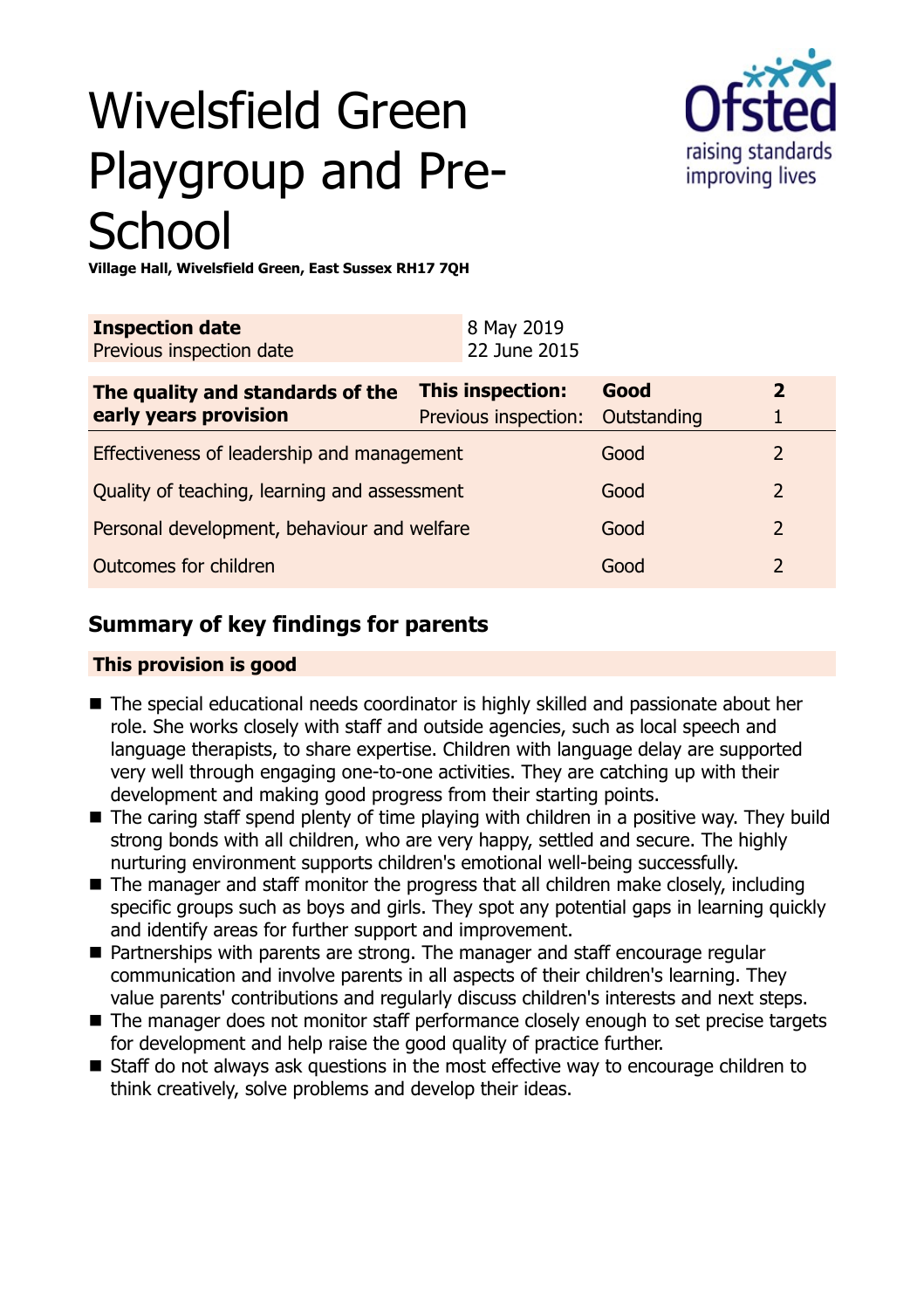## **What the setting needs to do to improve further**

#### **To further improve the quality of the early years provision the provider should:**

- **n** monitor staff performance precisely and offer more targeted support for staff to help raise the good quality of their practice further
- $\blacksquare$  improve the use of questioning to give children more opportunities to think creatively, solve problems and develop their own ideas.

#### **Inspection activities**

- The inspector observed teaching practices and the impact these have on children's learning.
- $\blacksquare$  The inspector held discussions with the manager, staff, children and parents.
- $\blacksquare$  The inspector read some of the playgroup's documentation, including the safeguarding policy and procedures.
- The inspector sampled children's development information and records.
- The inspector completed a joint observation with the manager and discussed children's play, learning and progress.

**Inspector** Ben Parsons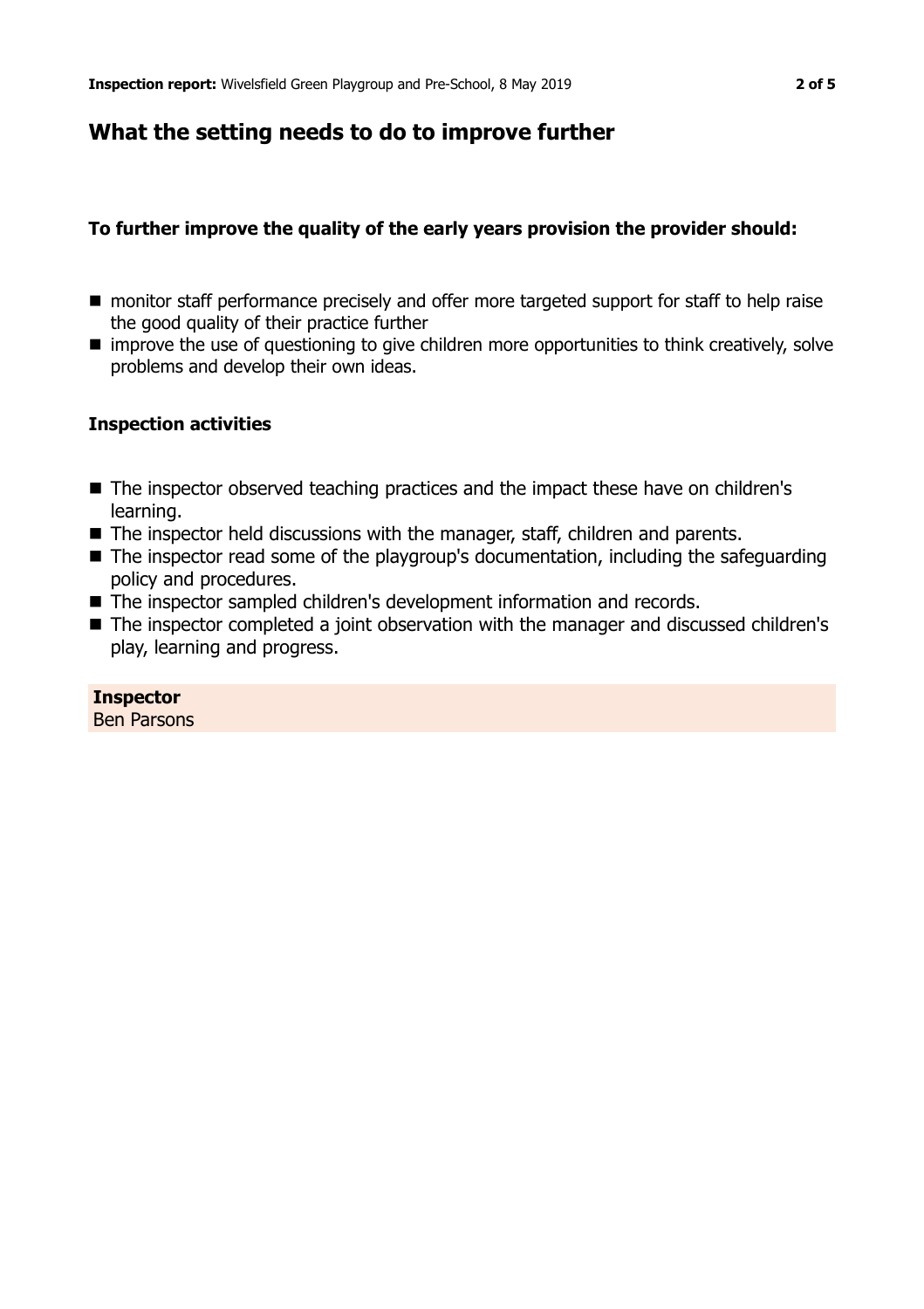# **Inspection findings**

## **Effectiveness of leadership and management is good**

The ambitious manager leads her well-qualified, experienced and enthusiastic staff team well. Together, they evaluate the playgroup closely and make continual improvements to children's experiences. After identifying a gap in boys' literacy skills, the manager has focused on how to support these further through outdoor play. For example, she added chalkboard areas in the garden, which boys now engage with well. After recent training, staff have also added new communication-friendly areas outside, including dens where children can engage in conversations more easily. Overall, the manager supports staff professional development successfully and provides good guidance and further training. Staff have recently improved their support for children's healthy lifestyles and introduced activities to teach children the importance of oral health and hygiene. Safeguarding is effective. The manager and staff attend safeguarding training and have a good understanding of how to deal with any child protection concern.

## **Quality of teaching, learning and assessment is good**

Staff observe and assess children's development closely, using the information effectively to plan for children's next stages of learning. They provide a stimulating, challenging and engaging environment which motivates children in their play and learning. Children enjoy exploring their senses, such as when making dough with staff. They excitedly smell ginger as they add it to the mixture and discuss how it smells like 'gingerbread men' and 'Christmas'. Staff support children's early literacy skills particularly well and regularly pronounce the first sounds of words to help children's understanding. Older children begin to recognise and write their names, and think of words beginning with different sounds, such as 'o' for 'orange' and 'octopus'.

## **Personal development, behaviour and welfare are good**

Children behave well and staff support them consistently, positively reminding them of their high expectations. Children are kind, respectful and social, and they very much enjoy playing together. They actively share out roles and jobs in their play, such as who can be the superhero and the villain. Children are very physically active and benefit from exciting opportunities to exercise and develop their skills both inside and outside. For example, children carefully climb challenging equipment inside and dig and explore mud in the garden. Children delight in growing strawberries, tomatoes and pumpkins in their own growing area and confidently talk about healthy food being good for their bodies.

## **Outcomes for children are good**

Children are confident and inquisitive learners. They explore their environment with enthusiasm, make good progress and quickly gain the skills needed for their future learning and school. Children count, compare sizes and recognise shapes confidently as they play. They make predictions and test out their ideas, for example when working out how to level the weighing scales. Children communicate well and express their views eagerly. They very much enjoy listening to stories and excitedly discuss what might happen next.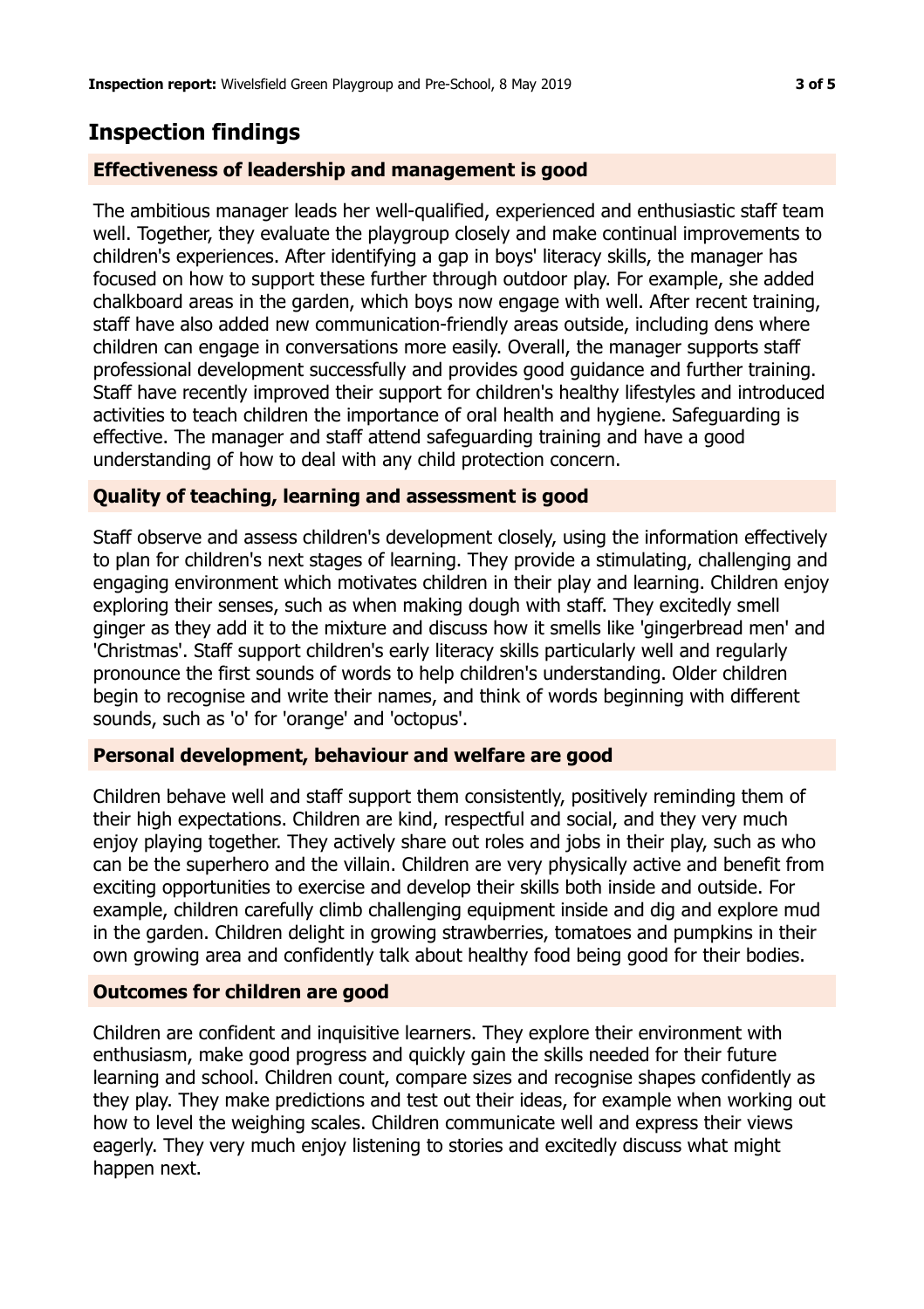## **Setting details**

| Unique reference number                             | 109539                                                  |
|-----------------------------------------------------|---------------------------------------------------------|
| <b>Local authority</b>                              | <b>East Sussex</b>                                      |
| <b>Inspection number</b>                            | 10104165                                                |
| <b>Type of provision</b>                            | Childcare on non-domestic premises                      |
| <b>Registers</b>                                    | Early Years Register                                    |
| Day care type                                       | Sessional day care                                      |
| Age range of children                               | $2 - 4$                                                 |
| <b>Total number of places</b>                       | 28                                                      |
| Number of children on roll                          | 35                                                      |
| Name of registered person                           | Wivelsfield Green Playgroup and Pre-School<br>Committee |
| <b>Registered person unique</b><br>reference number | RP909356                                                |
| Date of previous inspection                         | 22 June 2015                                            |
| <b>Telephone number</b>                             | 01444 471645                                            |

Wivelsfield Green Playgroup and Pre-School registered in 1972. It is run by a management committee and is in Wivelsfield Green, East Sussex. The playgroup is in receipt of funding to provide free early education to children aged two, three and four years. Playgroup sessions operate on Monday and Friday from 9am to 12.45pm, and on Tuesday and Wednesday from 9am to 3pm, during term time only. There are five members of staff, four of whom hold relevant early years qualifications between qualified teacher status and level 3.

This inspection was carried out by Ofsted under sections 49 and 50 of the Childcare Act 2006 on the quality and standards of provision that is registered on the Early Years Register. The registered person must ensure that this provision complies with the statutory framework for children's learning, development and care, known as the early years foundation stage.

Any complaints about the inspection or the report should be made following the procedures set out in the guidance Complaints procedure: raising concerns and making complaints about Ofsted, which is available from Ofsted's website: www.ofsted.gov.uk. If you would like Ofsted to send you a copy of the guidance, please telephone 0300 123 4234, or email [enquiries@ofsted.gov.uk.](mailto:enquiries@ofsted.gov.uk)